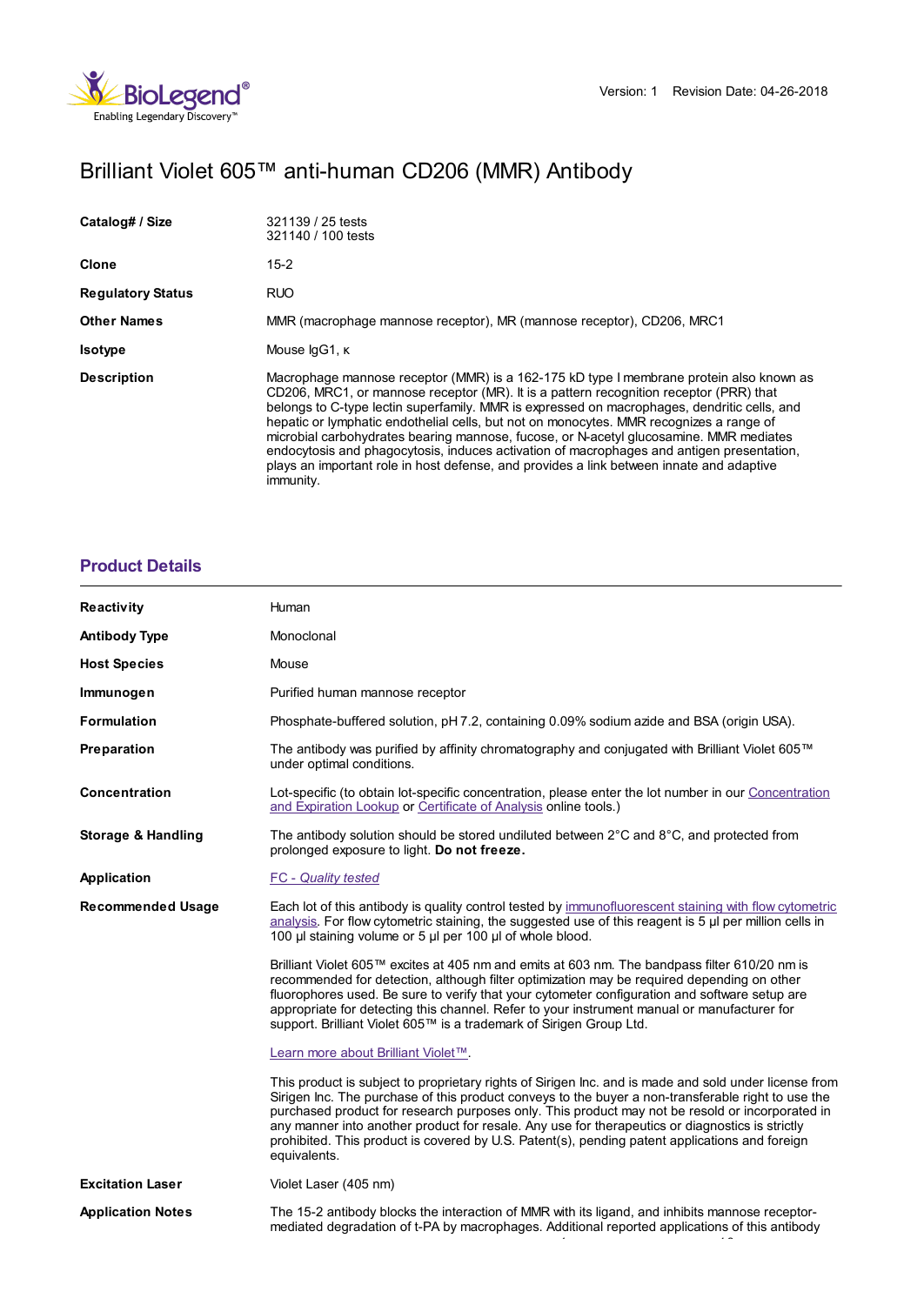|                               | (for the relevant formats) include: Western blotting <sup>1</sup> , blocking of ligand binding <sup>1,2</sup> ,<br>immunofluorescence <sup>3</sup> , and immunohistochemical staining of acetone-fixed frozen tissue sections <sup>1</sup> .<br>The Utra-LEAF™ purified antibody (Endotoxin < 0.01 EU/µg, Azide-Free, 0.2 µm filtered) is<br>recommended for functional assays (Cat. No. 321149 and 321150). |
|-------------------------------|--------------------------------------------------------------------------------------------------------------------------------------------------------------------------------------------------------------------------------------------------------------------------------------------------------------------------------------------------------------------------------------------------------------|
| <b>Application References</b> | 1. Noorman F, et al. 1997. J. Leukocyte Biol. 61:63. (WB, IHC, Block)<br>2. Barrett-Bergshoeff M, et al. 1997. Thromb Haemost. 77:718. (Block)<br>3. Kato M, et al. 2007. J. Immunol. 179:6052. (IF)                                                                                                                                                                                                         |
| <b>RRID</b>                   | AB 2734299 (BioLegend Cat. No. 321139)<br>AB 2734300 (BioLegend Cat. No. 321140)                                                                                                                                                                                                                                                                                                                             |

## **[Antigen](https://production-dynamicweb.biolegend.com/nl-nl/products/brilliant-violet-605-anti-human-cd206-antibody-15748?pdf=true&displayInline=true&leftRightMargin=15&topBottomMargin=15&filename=Brilliant Violet 605%EF%BF%BD%EF%BF%BD%EF%BF%BD anti-human CD206 (MMR) Antibody.pdf#antigenDetails) Details**

| <b>Structure</b>          | Type I membrane protein, Pattern Recognition Receptor (PRR) family, C-type lectin superfamily,<br>162-175 kD                                                                                                                                                                                                                                          |
|---------------------------|-------------------------------------------------------------------------------------------------------------------------------------------------------------------------------------------------------------------------------------------------------------------------------------------------------------------------------------------------------|
| <b>Distribution</b>       | Macrophages, dendritic cells, hepatic and lymphatic endothelial cells                                                                                                                                                                                                                                                                                 |
| <b>Function</b>           | Pathogen binding, facilitate phagocytosis and endocytosis, macrophage activation and antigen<br>presentation                                                                                                                                                                                                                                          |
| Ligand/Receptor           | Mannose, fucose, N-acetyl glucosamine                                                                                                                                                                                                                                                                                                                 |
| <b>Cell Type</b>          | Dendritic cells, Endothelial cells, Macrophages                                                                                                                                                                                                                                                                                                       |
| <b>Biology Area</b>       | Cell Biology, Immunology, Neuroscience, Neuroscience Cell Markers                                                                                                                                                                                                                                                                                     |
| <b>Molecular Family</b>   | <b>CD Molecules</b>                                                                                                                                                                                                                                                                                                                                   |
| <b>Antigen References</b> | 1. Mason D, et al. Eds. 2002. Leukocyte Typing VII. Oxford University Press. p303<br>2. Wileman TE, et al. 1986. P. Natl. Acad. Sci. USA 83:2501.<br>3. Apostolopoulos V and McKenzie IF. 2001. Curr. Mol. Med. 1:469.<br>4. Le Cabec V, et al. 2005. J. Leukocyte Biol. 77:934.<br>5. Barrett-Bergshoeff M, et al. 1997. Thromb. Haemostatis 77:718. |
| Gene ID                   | 4360                                                                                                                                                                                                                                                                                                                                                  |

### **Related [Protocols](https://production-dynamicweb.biolegend.com/nl-nl/products/brilliant-violet-605-anti-human-cd206-antibody-15748?pdf=true&displayInline=true&leftRightMargin=15&topBottomMargin=15&filename=Brilliant Violet 605%EF%BF%BD%EF%BF%BD%EF%BF%BD anti-human CD206 (MMR) Antibody.pdf#productRelatedProtocols)**

Cell Surface Flow [Cytometry](https://www.biolegend.com/protocols/cell-surface-flow-cytometry-staining-protocol/4283/) Staining Protocol

### **Other [Formats](https://production-dynamicweb.biolegend.com/nl-nl/products/brilliant-violet-605-anti-human-cd206-antibody-15748?pdf=true&displayInline=true&leftRightMargin=15&topBottomMargin=15&filename=Brilliant Violet 605%EF%BF%BD%EF%BF%BD%EF%BF%BD anti-human CD206 (MMR) Antibody.pdf#productOtherFormats)**

Purified anti-human CD206 (MMR), FITC anti-human CD206 (MMR), PE anti-human CD206 (MMR), PE/Cyanine5 anti-human CD206 (MMR), APC anti-human CD206 (MMR), Alexa Fluor® 488 anti-human CD206 (MMR), Alexa Fluor® 647 anti-human CD206 (MMR), Biotin anti-human CD206 (MMR), APC/Cyanine7 anti-human CD206 (MMR), PerCP/Cyanine5.5 anti-human CD206 (MMR), PE/Cyanine7 anti-human CD206 (MMR), Brilliant Violet 421™ anti-human CD206 (MMR), Purified anti-human CD206 (MMR) (Maxpar® Ready), Alexa Fluor® 700 anti-human CD206 (MMR), PE/Dazzle™ 594 anti-human CD206 (MMR), APC/Fire™ 750 antihuman CD206 (MMR), Brilliant Violet 711™ anti-human CD206 (MMR), Brilliant Violet 510™ anti-human CD206 (MMR), Brilliant Violet 605™ anti-human CD206 (MMR), Brilliant Violet 785™ anti-human CD206 (MMR), TotalSeq™-A0205 anti-human CD206 (MMR), TotalSeq™-B0205 anti-human CD206 (MMR), TotalSeq™-C0205 anti-human CD206 (MMR), Ultra-LEAF™ Purified antihuman CD206 (MMR), Pacific Blue™ anti-human CD206 (MMR), PE/Fire™ 700 anti-human CD206 (MMR)

#### **Product Data**